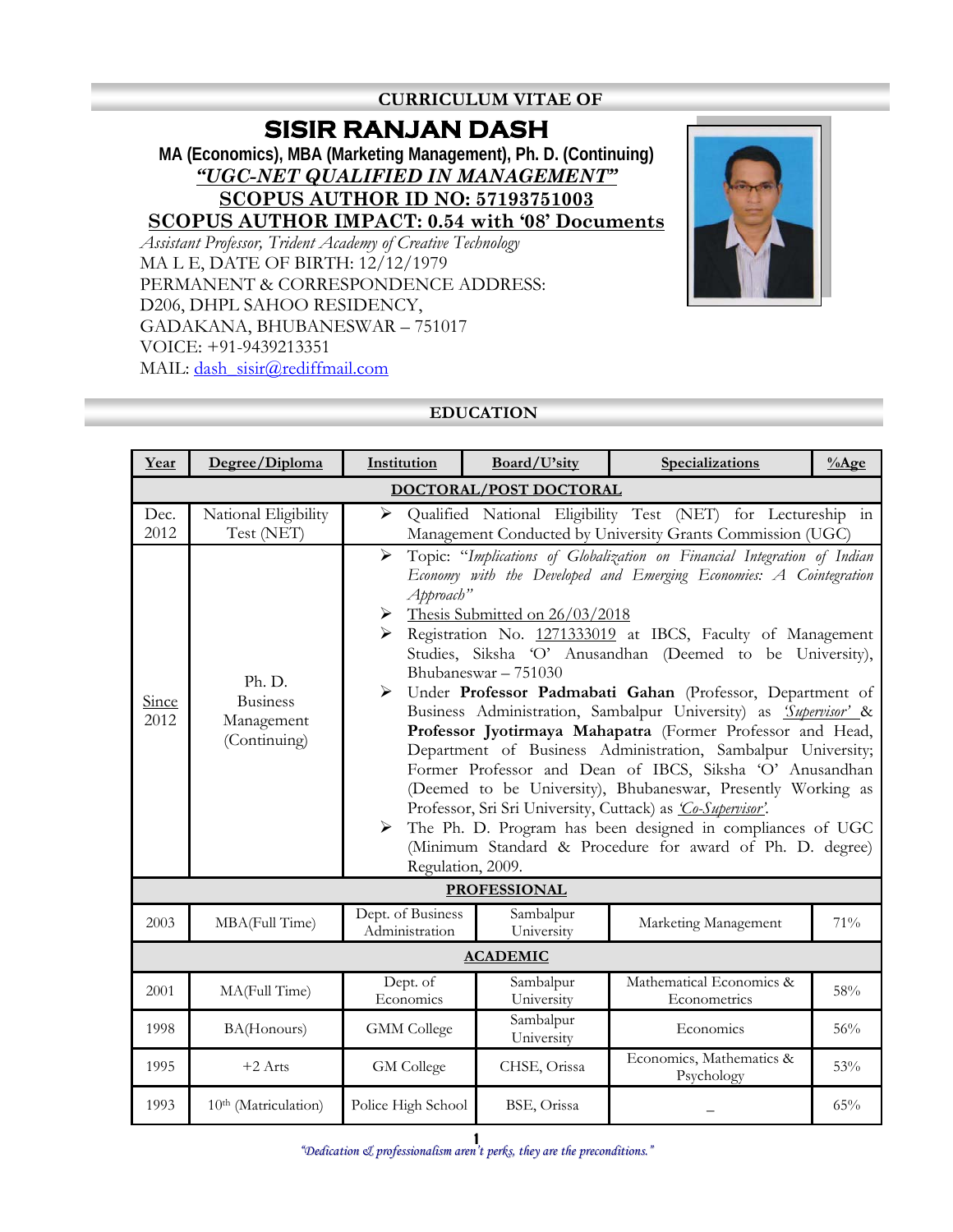| In ACADEMICS: 8 Years + In RESEARCH INDUSTRY: 5 Years = 13 Years |                                                                              |  |  |
|------------------------------------------------------------------|------------------------------------------------------------------------------|--|--|
| 21 <sup>st</sup> August 2017 till date                           | Assistant Professor at Trident Academy of Creative Technology,               |  |  |
|                                                                  | Bhubaneswar                                                                  |  |  |
| October 2010 till August                                         | Sr. Lecturer at Department of Professional Courses, Gangadhar Meher          |  |  |
| 2017                                                             | (Autonomous) College (now upgraded to Gangadhar Meher University),           |  |  |
|                                                                  | Sambalpur (under the payroll of Heritage Vision Education Trust - HVET) till |  |  |
|                                                                  | December 2016.                                                               |  |  |
|                                                                  | Guest Faculty at HVET managed courses of BJB (Auto.) College & Gangadhar     |  |  |
|                                                                  | Meher University from January 2017 till August 2017                          |  |  |
|                                                                  | Note: On Study Leave from Sept. 2014 till Oct. 2015, worked as Research      |  |  |
|                                                                  | Associate in ICSSR Funded Major Research Project on Financial                |  |  |
|                                                                  | Economics with Professor Padmabati Gahan as Principal Investigator at        |  |  |
|                                                                  | Department of Business Administration, Sambalpur University.                 |  |  |
| May 2008 till October 2010                                       | Senior Researcher at Synovate India Pvt. Ltd., New Delhi                     |  |  |
| March 2006 till May 2008                                         | Research Executive at Prastut Consulting Pvt. Ltd., New Delhi                |  |  |
| February 2004 till March                                         | Lecturer of MBA programme of Gittarattan International Business School,      |  |  |
| 2006                                                             | New Delhi                                                                    |  |  |

## **TEACHING & RESEARCH INTEREST**

| Teaching Interest | Marketing Management, Research Methodology, Managerial Economics |
|-------------------|------------------------------------------------------------------|
| Research Interest | Financial Economics, Data Modeling                               |

#### **PUBLICATIONS**

| Publications in SCOPUS INDEXED JOURNALS: - 08 - |                                                                                                                                                                                                                                                                                                                                                                                             |  |
|-------------------------------------------------|---------------------------------------------------------------------------------------------------------------------------------------------------------------------------------------------------------------------------------------------------------------------------------------------------------------------------------------------------------------------------------------------|--|
| ➤                                               | "Regionalization and Financial Integration of India with Southeast Asian Economies - A<br>Cointegration Approach", with Dr. Srinibash Dash and Professor Jyotirmaya Mahapatra,<br>International Journal of Applied Business & Economic Research (IJABER), Vol. 15, Issue 4,<br>March 2017, ISSN-0972-7302, SCOPUS MEASURED IMPACT: 0.07 (Note: Article listed in<br><b>SCOPUS Archive</b> ) |  |
| ➤                                               | "Application of ARMA Models for Measuring Capital Market Efficiency: An Empirical Study in<br>Selected Emerging Financial Markets", with Dr. Srinibash Dash, International Journal of Applied<br>Business & Economic Research (IJABER), Vol. 15, Issue 21, September 2017, ISSN-0972-7302,<br>SCOPUS MEASURED IMPACT: 0.07 (Note: Article listed in SCOPUS Archive)                         |  |
| ➤                                               | "Implications of Globalization on Real Economy: A Comparative Analysis of India and China", with<br>Dr. Srinibash Dash, <i>International Journal of Economic Research (IJER)</i> , Vol. 14, Issue 10,<br>September 2017, ISSN-0972-9380, SCOPUS MEASURED IMPACT: 0.04 (Note: Article listed in<br><b>SCOPUS Archive)</b>                                                                    |  |
| ➤                                               | "Evaluating Policy Impacts on International Financial Integration: A Cointegration Approach", with<br>Professor Padmabati Gahan, Professor Jyotirmaya Mahapatra and Dr. Bibhuti Bhusan Pradhan<br><b>ESPACIOS, Venezuela</b> , Vol. 39, Issue 7, February 2018, ISSN-0798-1015, SCOPUS MEASURED<br>IMPACT: 0.09 (Note: Article listed in SCOPUS Archive)                                    |  |
| ➤                                               | "An Empirical Investigation on Weak Form Financial Market Efficiency by Application of Box -<br>Jenkins Method: The Case of India in Comparison with Selected Developed Economies", with<br>Professor Padmabati Gahan, Professor Jyotirmaya Mahapatra and Dr. Bibhuti Bhusan Pradhan,                                                                                                       |  |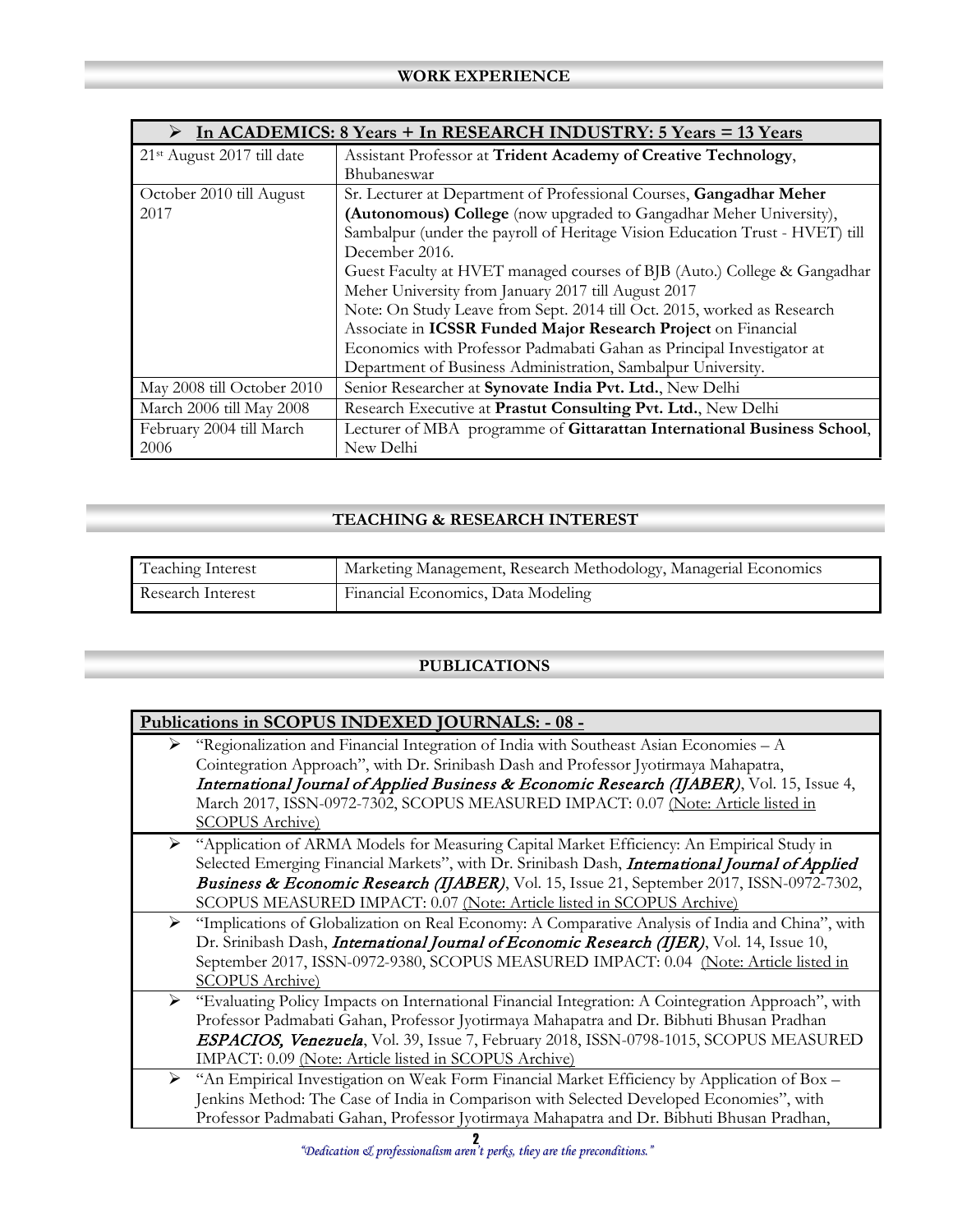International Journal of Economic Research (IJER), Vol. 14, Issue 12, March 2018, ISSN-0972-9380, SCOPUS MEASURED IMPACT: 0.04 (Note: Article listed in SCOPUS Archive)

- "Impact of CSR on Brand Image: Discovery of a Customer Value Perspective through Regression Analysis", with Brijlal Mallik and Dr. Dasarathi Sahu, **ESPACIOS, Venezuela**, Vol. 39, Issue 7, February 2018, ISSN-0798-1015, SCOPUS MEASURED IMPACT: 0.09 (Note: Article listed in SCOPUS Archive)
- "Towards Understanding Motivational Variables of Employee Retention in Present Indian Scenario", with Dr. Shyamali Satpathy and Professor Jyotirmaya Mahapatra, *International Journal of Applied Business & Economic Research (IJABER)*, Vol. 15, Issue 19 (2) December 2017, ISSN-0972-7302, SCOPUS MEASURED IMPACT: 0.07 (Note: Article listed in SCOPUS Archive)
- "The Latent Components of CSR: Empirical Investigations by Application of Confirmatory Factor Analysis", with Brijlal Mallik and Dr. Dasarathi Sahu, *International Journal of Applied Business &* Economic Research (IJABER), Vol. 15, Issue 19 (2) December 2017, ISSN-0972-7302, SCOPUS MEASURED IMPACT: 0.07 (Note: Article listed in SCOPUS Archive)

#### **Publications in INTERNATIONAL PEER REVIEWED JOURNALS: - 06 -**

- "Impact of Financial Globalization on Real Sector Indicators of Indian Economy: An Empirical Study", with Professor Padmabati Gahan, International Journal of Research in Commerce, *Economics & Management (IJRCEM)*, Vol. 7, Issue 4, April 2017, ISSN-2231-4245
- ▶ "Globalization of Finance and Human Development: A Comparative Study of India, Bangladesh and Chile", with Dr. Srinibash Dash and Professor Jyotirmaya Mahapatra, *International Journal of* Research in Commerce & Management (IJRCM), Vol. 8, Issue 4, April 2017, ISSN-0976-2183
- "1991 Currency Crisis and Structural Adjustment in Indian Economy: A Study", with Professor Padmabati Gahan, Global Journal for Research Analysis (GJRA), Vol. 5, Issue 12, December 2016, ISSN-2277-8160
	- "Exploring Hidden Consumer Needs for a Sambalpuri Newspaper: An Analytical Study in Western Odisha", with Dr. Srinibash Dash, *International Journal of Management and Social Sciences* (IJMSS), Vol. 3 (1), July 2013, ISSN-2249-0191
- "Measuring Service Quality of Railway Platforms of India: A Case Study of East Coast Railways", with Dr. Srinibash Dash and Sri Subrat Kumar Pradhan, *International Journal of Research in* Computer Application & Management*,* Vol. (2) 2012, Issue No. 12 (December), ISSN 2231-1009
	- "A Study on HR Competency Improvement Initiatives in Rourkela Steel Plant", with Dr. Srinibash Dash, *Journal of KIIMS*, Volume II, April, 2012, ISSN-2250-0960

|   | Publications in NATIONAL PEER REVIEWED JOURNALS: - 06 -                                           |
|---|---------------------------------------------------------------------------------------------------|
| ➤ | "Impact of Financial Globalization on Employee Productivity of LIC", with K. Renuka Patnaik,      |
|   | Golden Research Thoughts, Vol. 5, Issue 9, March 2016, ISSN-2231-5063                             |
|   | ► "Perceived Quality of Care at District Level Government Hospitals: Explorations through Quality |
|   | Assessment in the State of Odisha", with Professor Jyotirmaya Mahapatra and Dr. Srinibash Dash,   |
|   | The Research Network: Journal of Creative Thinkers, Volume VII, Number 1&2, March-June,           |
|   | 2013, ISSN 0975 - 0517                                                                            |
| ➤ | "An Explorative Study on Political Marketing in Western Odisha", with Dr. Srinibash Dash, Allana  |
|   | <b>Management Journal of Research</b> , Vol-II, Issue -2, July-Dec 2012, Pune, ISSN 2231-0290     |
| ➤ | "Work-Life Balance at Bisra Stone Lime Company Ltd. : An Exploratory Study", with Professor       |
|   | Padmabati Gahan and Dr. Srinibash Dash, NIMS Journal of Management Research, December             |
|   | 2012, ISSN 2278 - 2362                                                                            |
| ➤ | "A Preliminary Study on Occupational Stress and Job Satisfaction among Employees of Gangadhar     |
|   | Meher College, (Autonomous), Sambalpur", with Sri Rabindra Rath and Dr. Srinibash Dash, Orissa    |
|   | Journal of Commerce & Management, Vol III, Nov. 2012, ISSN-0976-8599                              |
| ⋗ | "Employee Engagement in Relations with Organizational Climate and Work Culture: Special           |
|   | Reference to Rourkela Steel Plant", with Sri Rabindra Rath and Dr. Srinibash Dash, Orissa Journal |
|   | of Commerce & Management, Vol II, Nov. 2011, ISSN-0976-8599                                       |